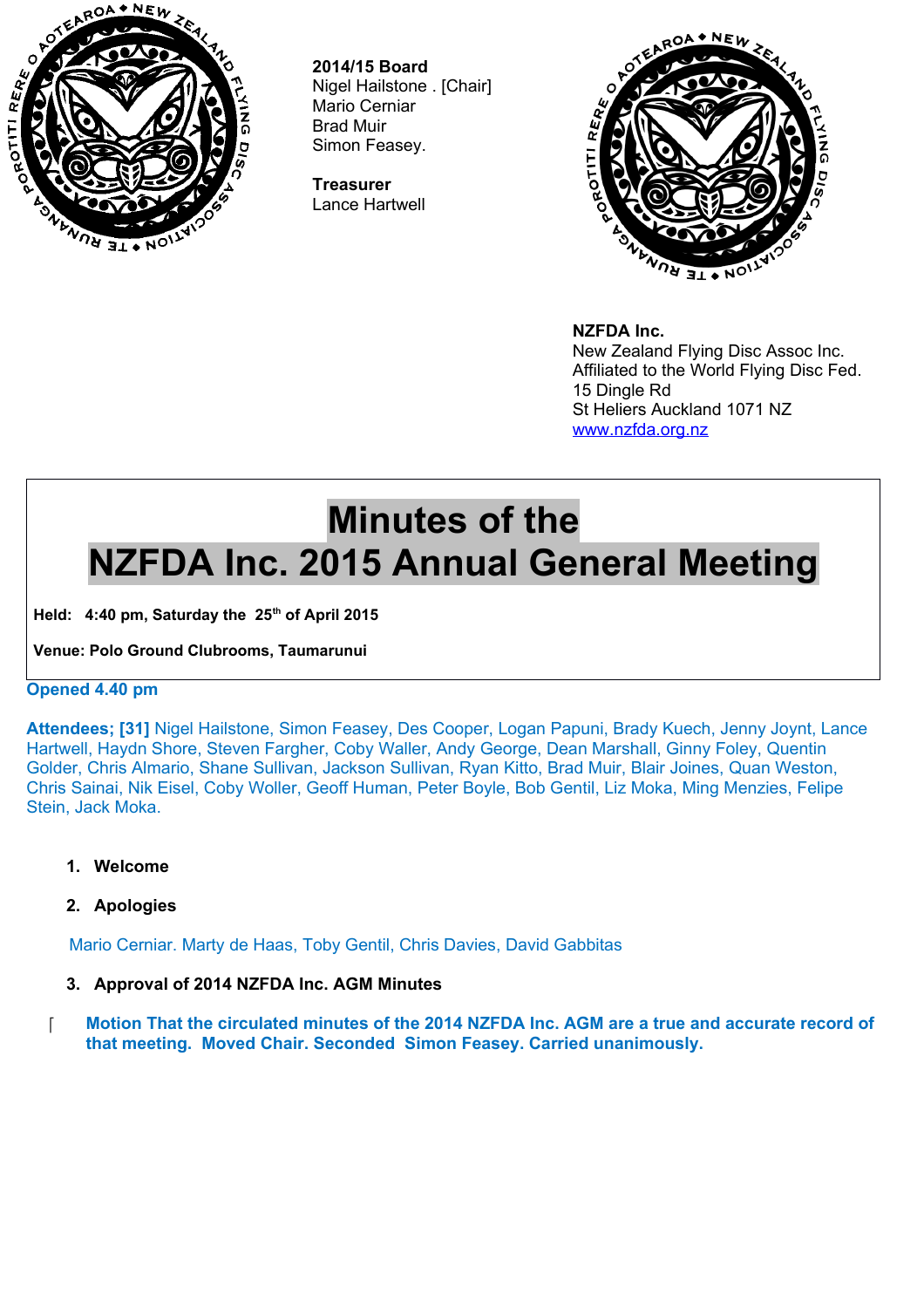#### 4. **NZFDA Inc. Board annual Report**

Thanks to all those that have helped grow the sport particularly the NZDG executive, those that contribute to the development committee and the tournament directors.

These are exciting times for disc golf and we have work to do to maximise its potential into the future. We are in the process of reorganising the administrative method of NZ Disc Golf with a move away from the Flying Disc Association model to a more relevant Disc Golf Association model. In order to achieve this, we have secured web domains and built a new site to create a new voice to our sport. We are beginning a constitutional review which will streamline the organisation structure and I hope, promote clubs, based around courses, as the local owners of our game. In future it will be great to see the more of the model of clubs rather than individuals hosting tournaments.

Special thanks to James Smithells on behalf of the Queenstown Golf Club, and Simon Feasey on behalf of NZDG for running two truly noteworthy tournaments this year. The 2015 Nationals was the first time a PDGA Pro B tier tournament has been held in New Zealand and with the assistance of sponsors and benefactors, a number of the world's best players were in attendance vying for thousands of dollars of prize money with the cream of our own New Zealand players.

The second event was the 20th anniversary of the Queenstown Gardens and Paradise Plates Combined tournament. The event was the perfect opportunity to award James Smithells the contribution to Disc Golf award for 20 years of dedication to our sport. That effort has been key in making the Queenstown Gardens disc golf course the busiest course in the country and the associated club probably the most active. I encourage all players to go online and see the organisation evident on that club's website and see where we hope other clubs can learn from their experiences.

Overall numbers playing are at a ten year high and we should expect further growth in player numbers and hopefully courses available to those players. I would like to take this opportunity to acknowledge the efforts of Haydn Shore in getting Auckland's first basketed metropolitan disc golf course up and running. That course while only 9 holes at the moment has the potential to introduce our game to the public and the officials who oversee Auckland's public land beyond what has so far been possible. Thank you Haydn.

And in growth of the sport news, Hannah Joynt has done great work in getting Dunedin its first basketed course. She also mentions to me the possibility of a magnificent piece of land capable of hosting championship golf being a possibility in the near future. Thanks for your efforts Hannah. Likewise those heading to the upcoming Mclarens Tournament will appreciate the effort Myles Darrel has made in getting a permanent course in there. Thanks Myles.

Also many thanks go to Geoff Human who has done us a wonderful service in setting up the official website for New Zealand Disc Golf.

This has been the first part of a process that will see us entering a new era with a new official name, logo, information portal and, with the assistance of our development committee, a new constitution.

Enjoy your golf and may your plastic find the basket!

#### **5. Treasurer's Report & Presentation of NZFDA Inc. annual financial statement**

The treasurer (Lance Hartwell) presented the annual accounts and noted that we once again achieved a surplus and this called for consideration as to how the accumulated funds were to be spent in the interests of developing disc golf. A significant unanticipated expense of \$705 had been incurred as a result of the decision to change the dates of the Auckland Open to allow players tp partcicipate in the Australian Open where a number of players were defending titles.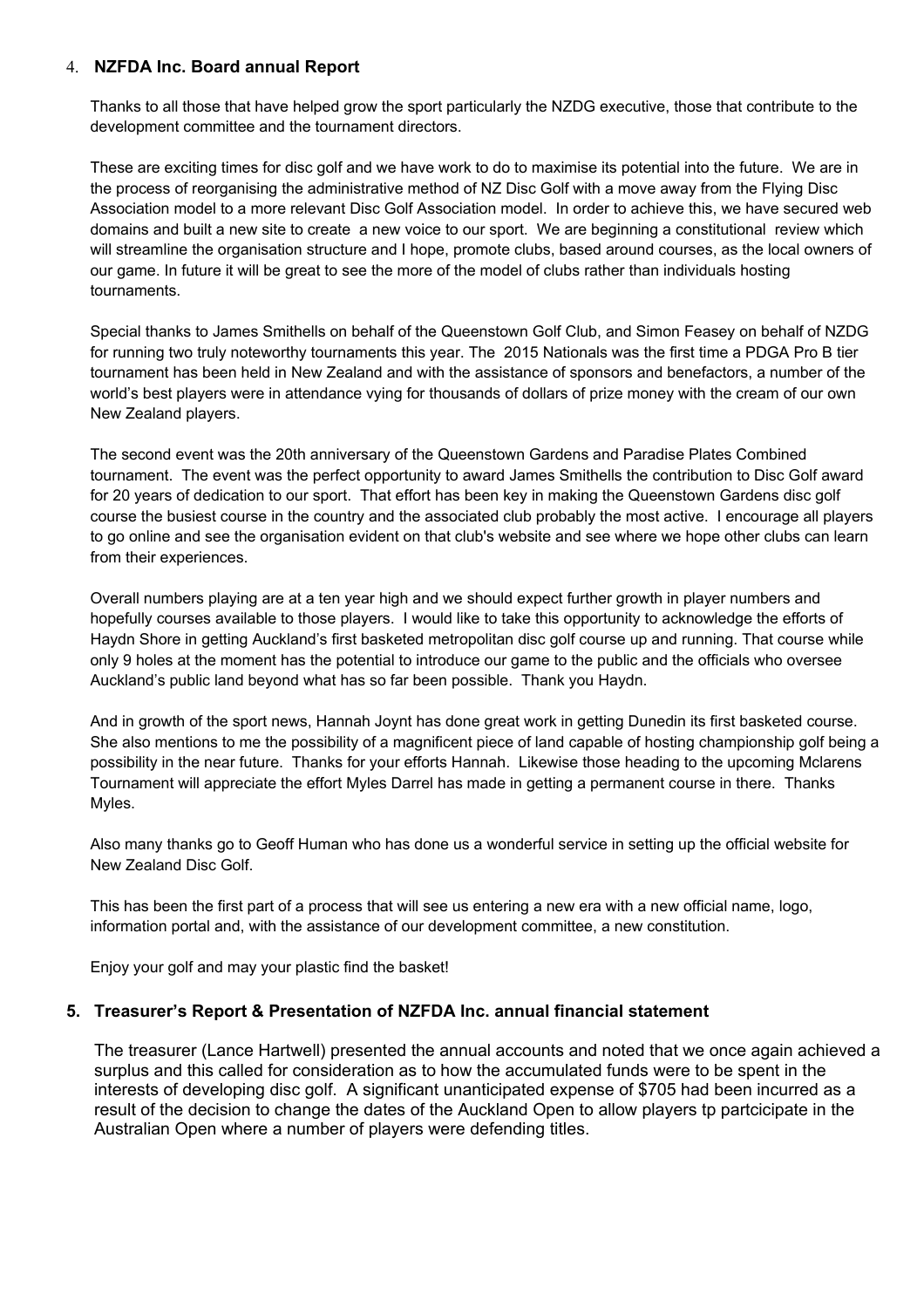The presented accounts are for both the NZFDA and NZDG being combined owing to all transactions of the NZFDA being those undertaken by the NZDG. In future following the other business conducted at this AGM the accounts are to be simplified as those solely of NZDG.

#### **Motion**: **That the 'combined NZFDA /NZDG annual financial statement be accepted as a true and accurate statement of the financial position of the NZFDA Inc.'and further, that book debts (accounts receivable) of \$470 dating back to 2012 be written off, given that there is insufficient information about the identity of those debtors. Moved Chair. Seconded Lance Hartwell. Carried unanimously.**

## **6. Disc Golf report.**

The chair noted that the NZFDA annual report is in effect that of the NZDG.

#### **7. Regional Reports.**

Simon Feasey in his role as development officer noted the game was in good heart with new courses appearing around the country and new players appearing. It was now up to us to work out how to make sure that those players could progress to tour events and even international tournaments.

#### **8. Election of NZFDA Inc. board members for 2015-16.**

President / Chair. Nigel Hailstone Treasurer, Lance Hartwell Exec Board. Simon Feasey, Mario Cerniar, Joining the board, the meeting unanimously approved the appointment of Brady Keuch as the new Tour **Director** 

#### **9. General Business**

As per the previously circulated agenda discussion was held as to the merits and process of changing the name of our Association from the New Zealand Flying Disc Association to the New Zealand Disc Golf Association. It was explained that the existing title of NZFDA had been that of an umbrella body encompassing all disc sports including field disciplines such as MTA (maximum time aloft) and TRC (throw run and catch), Ultimate and Disc Golf. As the field sports are not undertaken competitively in New Zealand and Ultimate has exited the umbrella of the NZFDA to become self-governing, the time was right for New Zealand disc golf to rename itself.

The meeting was advised that the entity (other than its name) remain the same. That is its officers (duly elected board members), members and assets and liabilities remain unchanged. The opportunity then exists for our organisation to brand and promote itself under our own name rather than as a sporting body of a now effectively defunct organisational structure.

### **Motion: That the NZFDA Inc be renamed as the New Zealand Disc Golf Association Inc (and be known as NZDG). Moved Chair. Seconded Simon Feasey. Carried unanimously.**